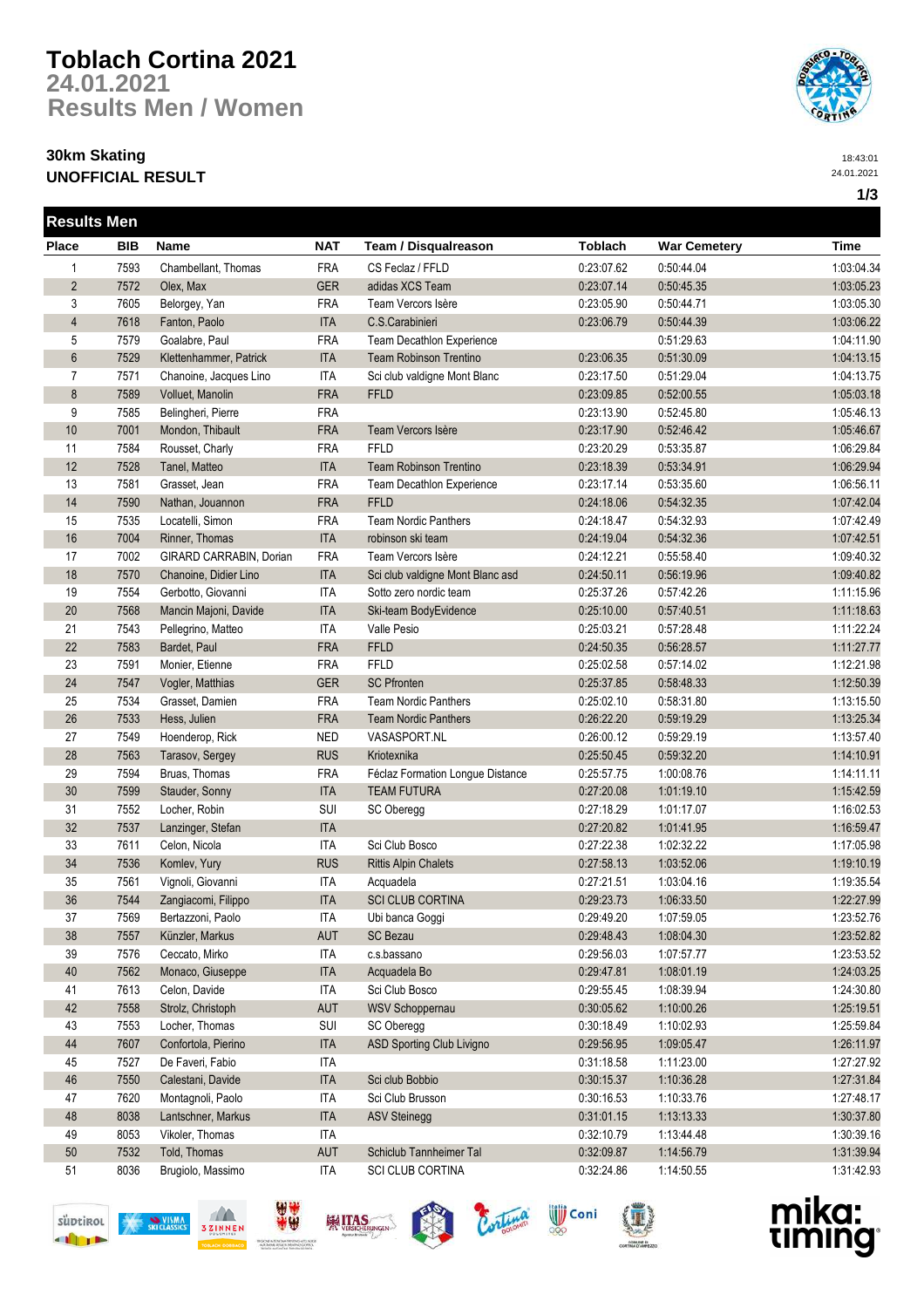## **Toblach Cortina 2021 24.01.2021 Results Men / Women**

### **30km Skating UNOFFICIAL RESULT**



18:43:01 24.01.2021

| <b>Results Men</b> |            |                           |            |                              |                |                     |             |
|--------------------|------------|---------------------------|------------|------------------------------|----------------|---------------------|-------------|
| Place              | <b>BIB</b> | <b>Name</b>               | <b>NAT</b> | Team / Disqualreason         | <b>Toblach</b> | <b>War Cemetery</b> | <b>Time</b> |
| 52                 | 7506       | Bof, Matteo               | <b>USA</b> | <b>L.A.SHARK</b>             | 0:33:07.01     | 1:15:24.24          | 1:33:11.77  |
| 53                 | 7575       | Ceccato, Gino             | <b>ITA</b> | c.s.bassano                  | 0:32:41.39     | 1:15:51.67          | 1:33:27.88  |
| 54                 | 8059       | Anger, Felix              | <b>GER</b> |                              | 0:30:53.23     | 1:13:31.96          | 1:33:36.70  |
| 55                 | 8057       | Erlicher, Marco           | <b>ITA</b> | SottoZero Nordic Team        | 0:33:47.25     | 1:17:26.38          | 1:34:24.67  |
| 56                 | 7610       | Ampferthaler, Albin       | <b>ITA</b> | <b>ASV Pichl Gsies</b>       | 0:32:31.59     | 1:18:00.65          | 1:34:48.50  |
| 57                 | 8042       | Comini, Andrea            | ITA        | Studio Legale Comini Lara    | 0:33:54.21     | 1:19:40.78          | 1:37:37.43  |
| 58                 | 7542       | Sbarberi, Remo            | <b>ITA</b> | S.C ALTOGARDA A S D          | 0:33:11.96     | 1:16:36.18          | 1:38:40.44  |
| 59                 | 7530       | Teeling, Sidney           | <b>NED</b> | Vasa Sport Holland           | 0:34:49.45     | 1:21:00.42          | 1:39:01.34  |
| 60                 | 8044       | Bergmann, Hansjörg        | <b>ITA</b> | Toblach                      | 0:34:22.29     | 1:21:50.49          | 1:40:28.48  |
| 61                 | 7601       | Gazzola, Alessandro       | <b>ITA</b> |                              | 0:36:17.42     | 1:24:19.45          | 1:43:16.74  |
| 62                 | 7545       | Lipparini, Attilio Nicola | <b>ITA</b> | Skiclub Toblach-Dobbiaco     | 0:36:58.61     | 1:25:04.80          | 1:44:20.15  |
| 63                 | 8048       | Savi, Ivo                 | <b>ITA</b> | ASD Vasabroke Poiana         | 0:36:38.43     | 1:25:02.08          | 1:44:21.45  |
| 64                 | 7526       | Bressan, Roberto          | <b>ITA</b> |                              | 0:36:04.80     | 1:26:14.21          | 1:46:21.05  |
| 65                 | 8045       | Goldoni, Giorgio          | <b>ITA</b> | SCI FONDO TREVISO            | 0:37:07.59     | 1:26:48.79          | 1:46:53.02  |
| 66                 | 8005       | Rebesco, Mauro            | <b>ITA</b> |                              | 0:38:23.19     | 1:28:21.22          | 1:48:42.32  |
| 67                 | 8006       | Paganin, Fabio            | <b>ITA</b> | GSA Montegrappa              | 0:38:34.21     | 1:30:36.49          | 1:52:20.28  |
| 68                 | 8004       | Gerlich, Christian        | <b>GER</b> |                              | 0:42:02.99     | 1:40:38.20          | 2:03:44.07  |
| 69                 | 7546       | Da Rin Pister, Giovanni   | <b>ITA</b> |                              | 0:40:25.10     | 1:41:35.74          | 2:05:55.06  |
| 70                 | 8058       | Tormen, Luigi             | <b>ITA</b> |                              | 0:44:35.00     | 1:43:19.84          | 2:08:18.04  |
| 71                 | 7602       | Scaglia, Carlo            | <b>ITA</b> |                              | 0:44:32.78     | 1:44:54.55          | 2:10:32.41  |
| 72                 | 8001       | Krämer, Thomas            | <b>GER</b> |                              | 0:43:10.21     | 1:51:39.58          | 2:15:30.71  |
| 73                 | 8018       | Girotti, Alberto          | <b>ITA</b> | S.C. D.L.F. Verona A.S.D.    | 0:38:22.28     | 1:29:23.47          | 2:17:29.29  |
| 74                 | 9017       | Macchitelli, Giuliano     | <b>ITA</b> | <b>SCI CLUB S.ANNAPELAGO</b> | 0:53:45.47     | 2:11:29.62          | 2:38:11.60  |
| 75                 | 8032       | Andriollo, Paolo          | ITA        | A3 SNOWARMADA Sci Club       | 0:57:20.47     | 2:22:37.06          | 2:55:43.10  |







**TA** 







mika:

timing